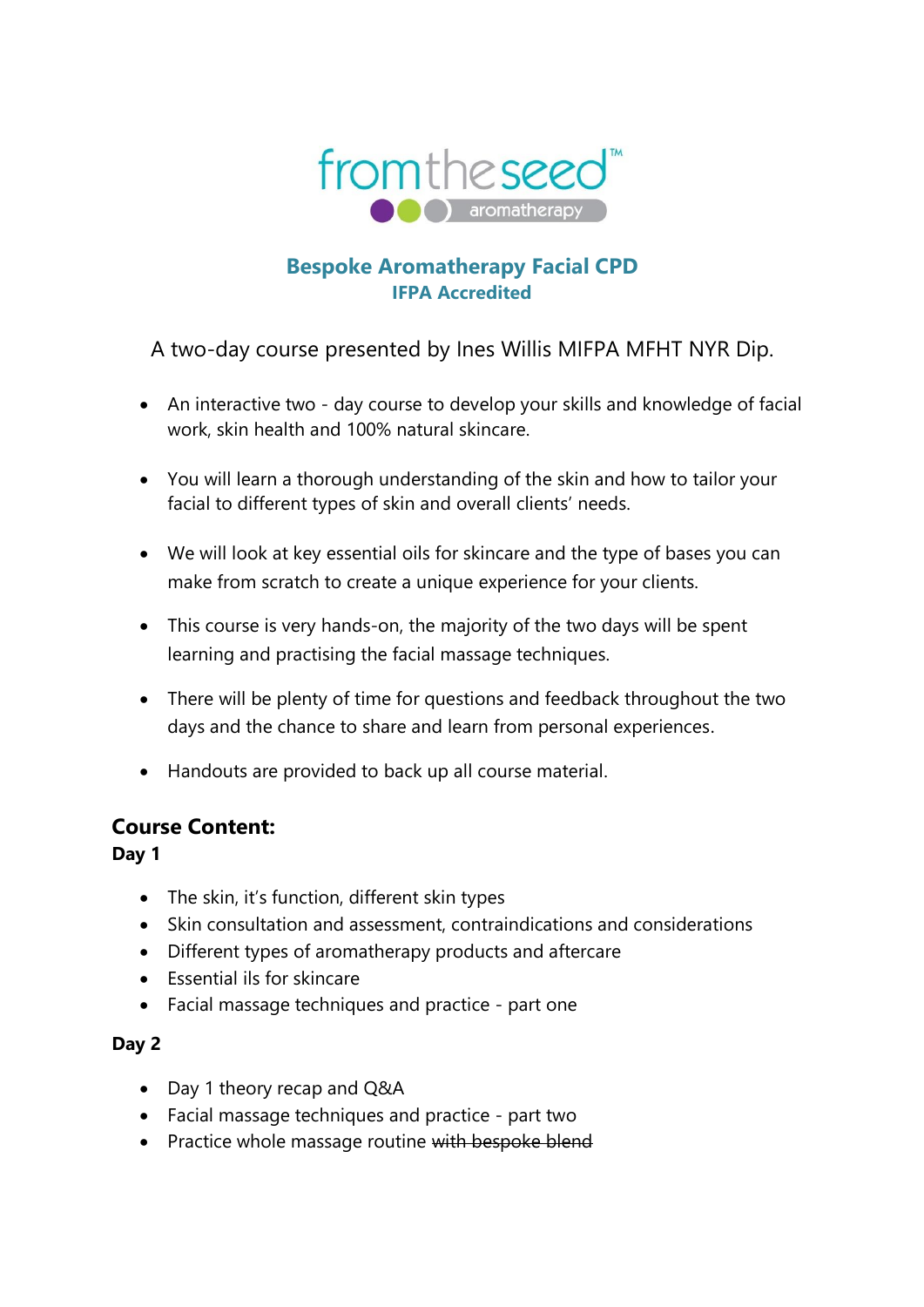

## **Bespoke Aromatherapy Facial CPD IFPA Accredited**

#### **Venue**

Unit 4 20-26 Round Hill Street Brighton BN2 3RG

#### **Dates & Times**

Saturday 1<sup>st</sup> & Sunday 2<sup>nd</sup> October 2022 9.00-5.00pm

**Cost**  £265.00 payable on booking

**CPD points – IFPA accredited** 

12

**Course requirements** Previous aromatherapy diploma required

**Contact**  jo@fromtheseed.co.uk 07970 773030

### **You will need to bring**

1 Large Towel 2 Hand Towles 1 Couch cover 1 Pack of cotton pads 1 Floral water or toner 1 Jojoba oil Antibacterial handwipes